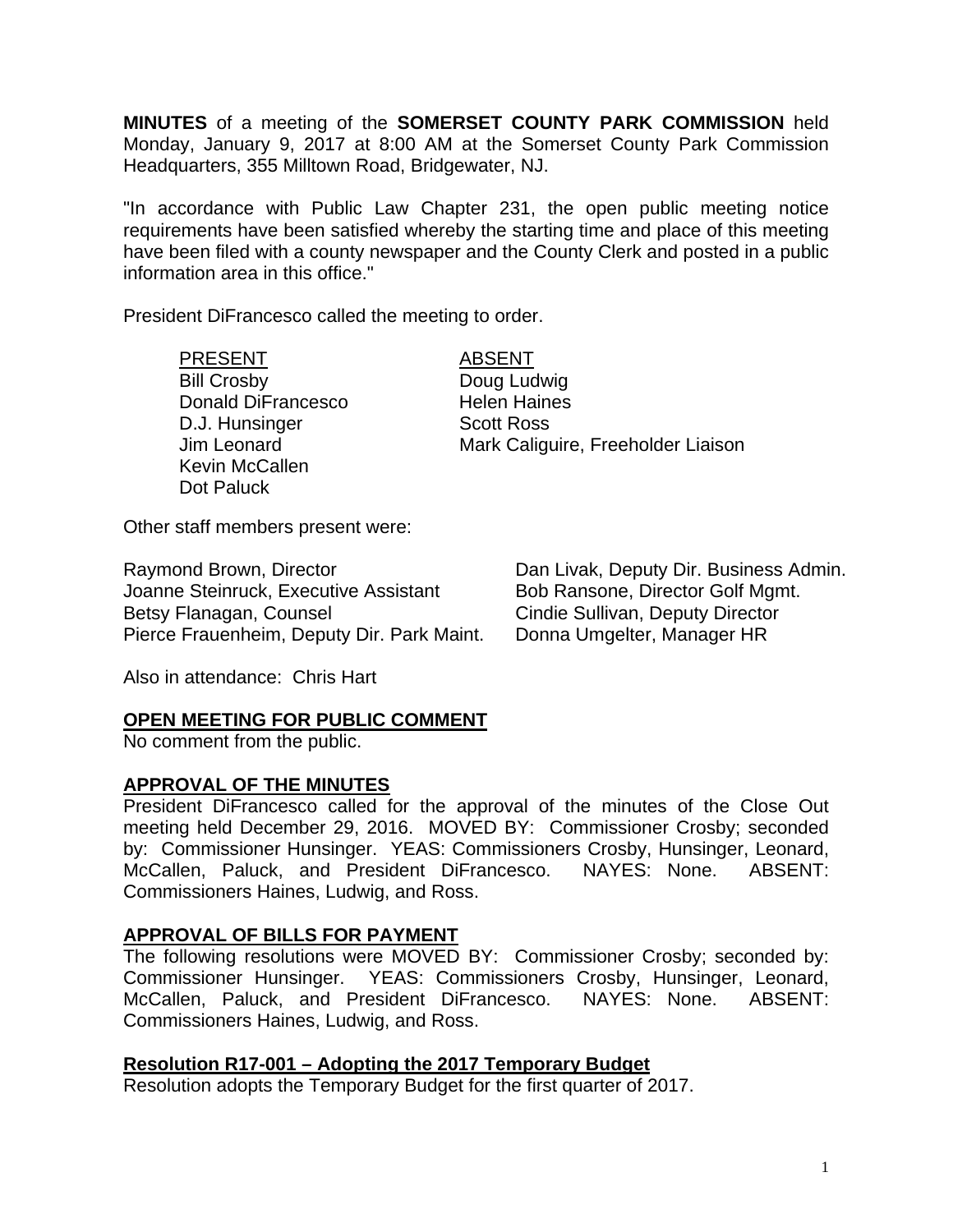# **Resolution R17-002 – Payment of Claims for Confirming Purchase Orders**

Resolution authorizes payment to confirming orders totaling \$3,269.23.

### **Resolution R17-003 – Certification of Funds for Previously Awarded Contracts**

Resolution certifies funds for Discovery Benefits \$324.00; Delta Dental \$51,000.00; Purcell, Mulcahy, Hawkins \$10,000.00; The Reitman Group \$8,500.00; Contempo Graphics \$2,900.00; Catamount Farms \$17,000.00; Dr. James Smith \$4,800.00; Running "S" Veterinary \$20,500.00; New Egypt Agway \$16,488.00; Middle Valley Farm \$40,250.00; Easy Picker Golf \$20,000.00; Fire and Safety \$6,350.00; Suburban Propane \$18,200.00; High Tech Landscapes \$13,000.00; Riggins \$58,812.00; National Fuel \$29,525.00; Magic Touch \$375.00; Kleiza \$30,000.00; Finch \$4,000.00; Bob's Uniforms \$7,200.00; Flemington Department Store \$7,950.00; Metuchen Center \$3,150.00; Schindler \$1,917.60; Specialty Graphics \$2,800.00; Tru-Green \$18,578.00; All Clean \$17,918.00; Johnny on the Spot \$16,450.00; Britton \$10,000.00; Grainger \$32,575.00; Daves Suburban Disposal \$20,000.00; FAST \$2,800.00; Republic \$17,150.00; Home Depot \$4,500.00; and MSC \$1,500.00.

# **CONSENT AGENDA**

### **RESOLUTIONS**

The following resolutions were MOVED BY: Commissioner Crosby; seconded by: Commissioner Hunsinger. YEAS: Commissioners Crosby, Hunsinger, Leonard, McCallen, Paluck, and President DiFrancesco. NAYES: None. ABSENT: Commissioners Haines, Ludwig, and Ross.

## **Resolution R17–004 – Designating Representation to the Regional Center Partnership of Somerset County**

Resolution designates Raymond Brown to serve as the voting representative and Cynthia Sullivan to serve as the alternate.

## **Resolution R17–005 – Designating Representation to the Open Space Advisory Committee**

Resolution designates Commissioner Helen Haines as the Park Commission representative and Walter F. Rusak as the Citizen Member.

## **Resolution R17-006 – Designating Custodians of Bank Depositories**

Resolution designates the custodians for 2017.

## **Resolution R17-007 – Designating Custodians of Petty Cash**

Resolution designates the custodians for 2017.

# **Resolution R17-008 – Accepting the County of Somerset Award of a Contract for Audit and Accounting Services for 2017**

Resolution accepts the County award of a contract to Suplee Clooney & Company.